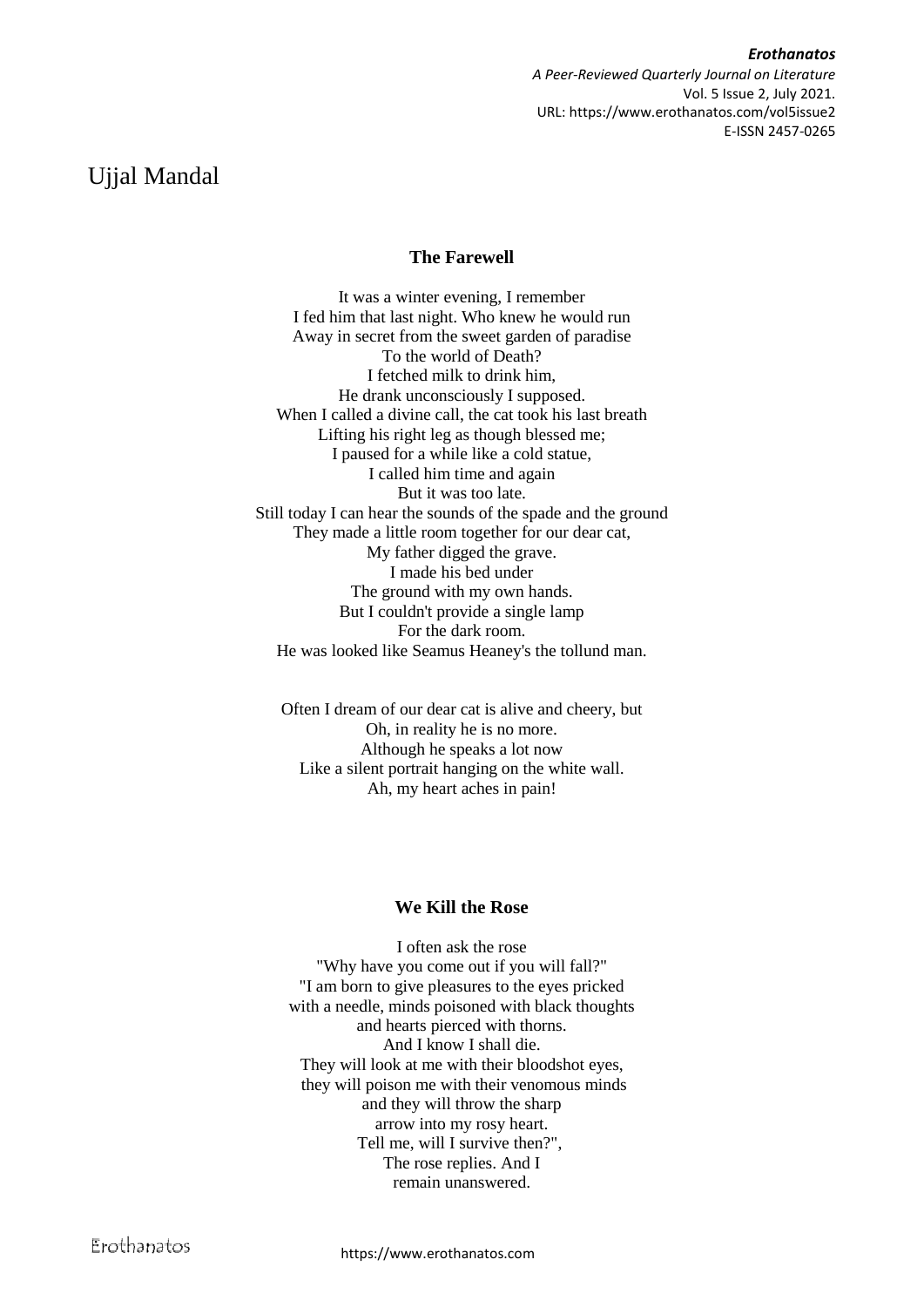#### **The Power of Black**

the black cuckoo sings so deep that defeats the stringed lyre,

none but the black ink can sow the seed of immortality upon the wall of each hearts,

> coal is black has capability to catch the fire,

the dark road will be the only path of hope and commitment when we sleep forever

#### **Thy: The Untold Beauty**

I was in the dark out of thy visibility Now no peace more I have except thee, Where I go keep thee green Feel dejected if not find thee at shrine, Thy hidden laugh peeps into the white teeth A diver am I, desire to sink into thy blithe, I keep thy eyes gentle and fresh Would be thou bride of mine I might guess, Thy eyelids are like the water lilies Opening the arms in the blue seas, Lips are like having bloom a red rose Taking thy kiss, agree forever my lips to close, Succulent apples are thy cheeks so sweet I run after to collect them and to eat, When thou walk seems dropping of diamonds, And I glean them with loving bonds, Thy hair was fairly thick and brightly curl How much I love you, O my sweet girl! Thy laugh sheds thousand cascades Where I find no stains on your innocent face, Thy gestures are like the buds to burst into bloom I must not wrong if I wish to be thy groom. Today I feel, love is the beauty of life And your love will keep me always alive.